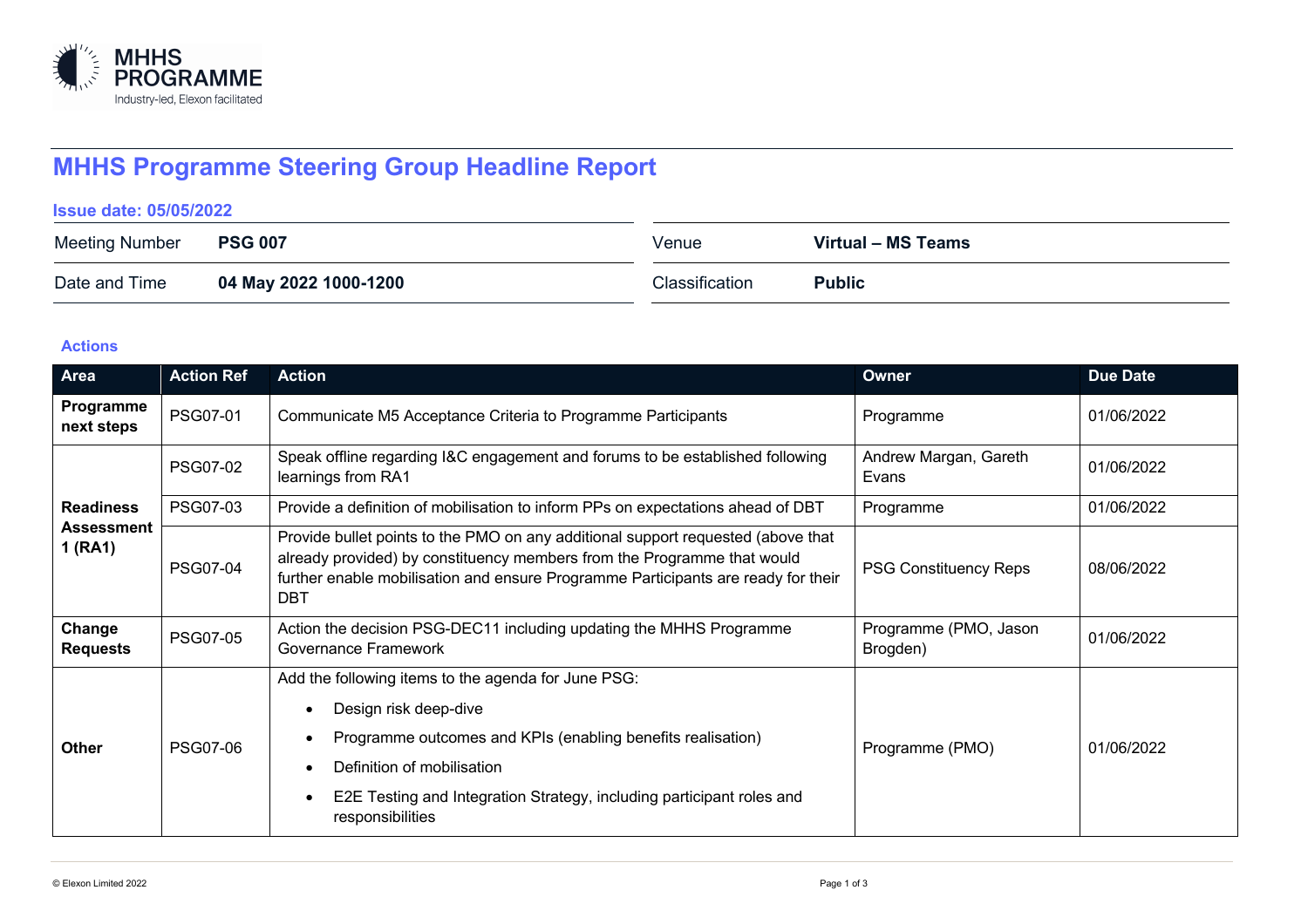#### **Decisions**

| <b>Area</b>        | Dec Ref | <b>Decision</b>                                                                      |
|--------------------|---------|--------------------------------------------------------------------------------------|
| Change<br>Requests |         | PSG-DEC11   The PSG approved Change Request CR005 (Programme Cooperation Principles) |

#### **RAID Items**

| RAID area     | <b>Description</b>                                                                                                                                               |
|---------------|------------------------------------------------------------------------------------------------------------------------------------------------------------------|
| Design and M5 | The PSG requested a deep-dive into risks related to the delivery of the Design and M5. This has been added to the agenda for June's<br>PSG (see action PSG07-05) |

### **Key Discussion Items**

| Area                                             | <b>Discussion</b>                                                                                                                                                                                                                                                                                                                                                                                                                                                                                          |  |
|--------------------------------------------------|------------------------------------------------------------------------------------------------------------------------------------------------------------------------------------------------------------------------------------------------------------------------------------------------------------------------------------------------------------------------------------------------------------------------------------------------------------------------------------------------------------|--|
|                                                  | The Programme provided an overview of next steps following Ofgem's approval of CR001. This included the Programme plan to M5 and<br>approach to re-baselining of the plan, as well as actions to be taken by the Programme on the recommendations from the IPA on<br>CR001/2. The Programme also provided an overview of the current design status against the plan detailed in CR001.                                                                                                                     |  |
| Programme next steps,<br>including Design status | Queries were raised on:                                                                                                                                                                                                                                                                                                                                                                                                                                                                                    |  |
|                                                  | Acceptance criteria for M5 - this will be shared by the Programme ahead of June's PSG (action PSG07-01)                                                                                                                                                                                                                                                                                                                                                                                                    |  |
|                                                  | 2. An M3 date given as September 2022 - this reflects the recommendation provided by the IPA from CR001/2, that suppliers<br>should be fully mobilised for DBT by then                                                                                                                                                                                                                                                                                                                                     |  |
| <b>Readiness Assessment 1</b><br>(RA1)           | The Programme provided an overview of RA1 outputs (e.g., engagement themes, insight themes). Queries were raised on any next<br>steps/actions for the Programme following RA1 for which the Programme provided some highlights (see slide pack appendix for detail).<br>The Programme highlighted themes around mobilisation as being important and requested feedback from PSG members (action PSG07-<br>04). PSG members asked for further detailed on the definition of mobilisation (action PSG07-03). |  |
| <b>Change Requests</b>                           | The Programme presented outputs of Impact Assessment for CR005, noting that feedback provided by Programme Participants through<br>Impact Assessment could be taken on board at a later date if required. PSG members were asked to show if they supported the Change<br>Request. All-but-one PSG member supported the Change Request. The SRO made the decision to approve the Change Request<br>(decision PSG-DEC11).                                                                                    |  |
|                                                  | The Programme gave an overview of progress of CR003. At 27 April CCAG, the CCAG had unanimous support for the CR. The CR was<br>submitted to Ofgem with a recommendation from the SRO to approve the CR. An outcome is expected ahead of May's CCAG.                                                                                                                                                                                                                                                       |  |
| <b>Open Day Highlights</b>                       | The Programme provided highlights and themes from the recent Open Day.                                                                                                                                                                                                                                                                                                                                                                                                                                     |  |